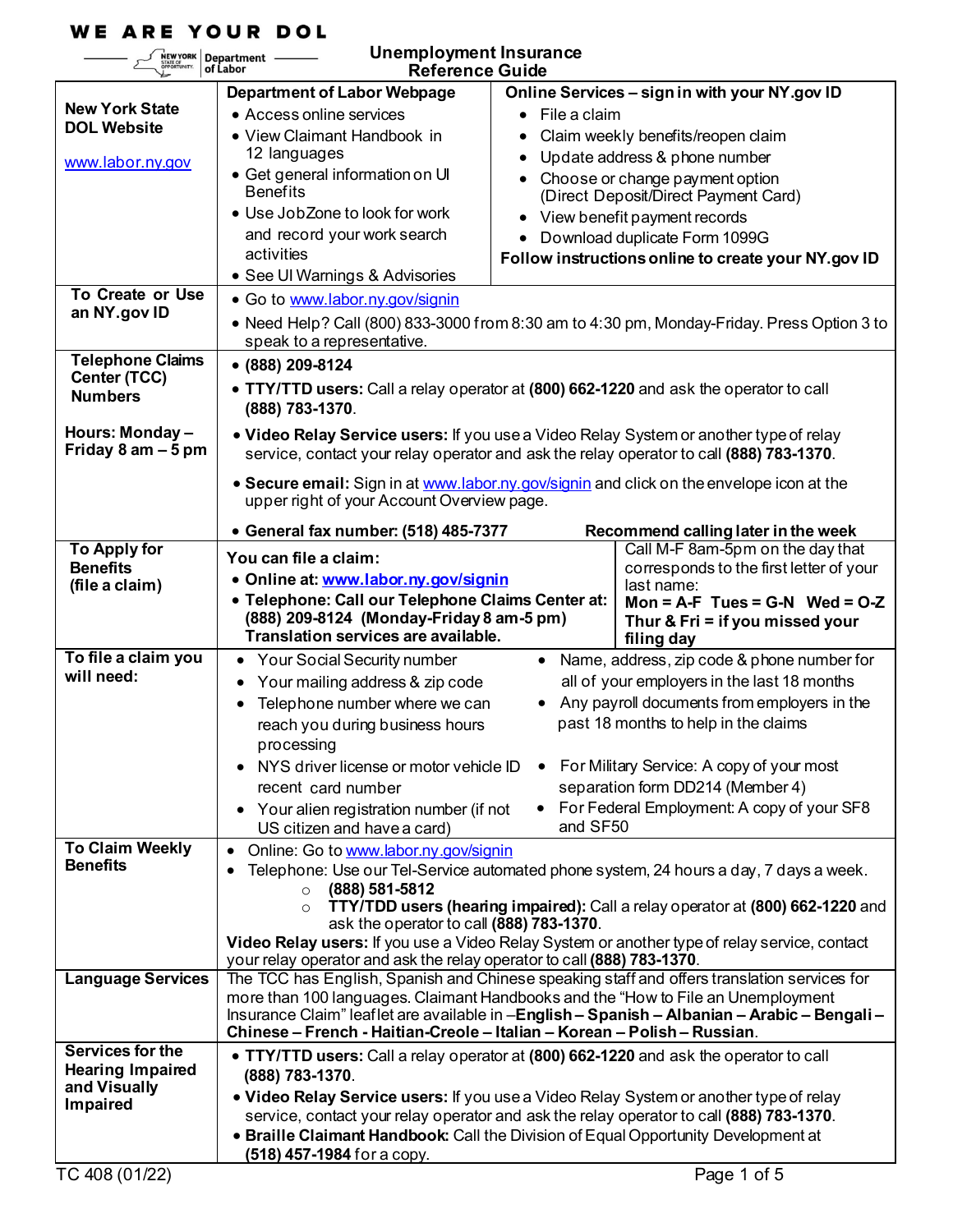| <b>Eligibility</b>                                     | In order to receive benefits you must:                                                                                                                                                                                                                                                                                                                                                                                                                                           |
|--------------------------------------------------------|----------------------------------------------------------------------------------------------------------------------------------------------------------------------------------------------------------------------------------------------------------------------------------------------------------------------------------------------------------------------------------------------------------------------------------------------------------------------------------|
|                                                        | Have lost employment through no fault of your own<br>$\bullet$                                                                                                                                                                                                                                                                                                                                                                                                                   |
|                                                        | Have enough prior earnings from employment to establish a claim<br>٠                                                                                                                                                                                                                                                                                                                                                                                                             |
|                                                        | Be ready, willing and able to work and<br>$\bullet$                                                                                                                                                                                                                                                                                                                                                                                                                              |
|                                                        | Be actively seeking work and keep a record (online or written) of your efforts for each<br>$\bullet$<br>week you claim benefits                                                                                                                                                                                                                                                                                                                                                  |
| <b>Benefit Rate</b><br>\$504 as of 10/7/19             | Your benefit rate is how much money you will receive in UI Benefits each week. We mail<br>you a Monetary Benefit Determination after you file your claim. It will tell you if you have<br>enough wages to qualify for benefits and if so, what your weekly benefit rate will be. It will<br>tell you if you do not have enough wages to qualify for benefits. It is not a decision on<br>your eligibility for UI benefits. It shows whether you have enough earnings to qualify. |
| Establishing a                                         | To establish a weekly benefit rate you must meet all three of the following:                                                                                                                                                                                                                                                                                                                                                                                                     |
| <b>Weekly Benefit</b><br>Rate                          | You must have worked and been paid wages in jobs covered by Unemployment<br>Insurance two calendar quarters.                                                                                                                                                                                                                                                                                                                                                                     |
|                                                        | For claims filed in 2021, you must have been paid at least \$2,700 in wages in one of<br>the calendar quarters (this amount increases to \$2,900 for claims filed in 2022).                                                                                                                                                                                                                                                                                                      |
|                                                        | The total wages paid to you must be at least 1.5 times the amount paid to you in your<br>high quarter. Your high quarter is the quarter of your base period in which you were paid<br>the most money. Exception: If your high quarter wages were \$11,088 or more, you must<br>have been paid at least \$5,544 (half of \$11,088) total in the other three quarters of your<br>base period.                                                                                      |
| <b>How We</b>                                          | If you were paid wages in all four quarters of your base period and your high quarter wages are:                                                                                                                                                                                                                                                                                                                                                                                 |
| <b>Calculate Your</b><br><b>Weekly Benefit</b><br>Rate | <b>More than \$3,575:</b> Your benefit amount is your high quarter wages divided by 26. If this<br>calculation is less than \$143, your benefit rate is \$143.<br><b>Example 1:</b> Your high quarter wages are \$4,030. Your weekly benefit amount is<br>$\circ$<br>$$155 ($4,030 \div 26 = $155)$ .<br><b>Example 2:</b> Your high quarter wages are \$3,600. This results in a benefit rate of<br>$\circ$                                                                     |
|                                                        | $$138.46 ($3,600 \div 26 = $138.46).$ Since this is less than \$143, your benefit amount<br>is \$143.                                                                                                                                                                                                                                                                                                                                                                            |
|                                                        | \$3,575 or less: Your benefit amount is your high quarter wages divided by 25 or \$100 (this<br>amount increases to \$104 as of 1/1/20), whichever is higher.                                                                                                                                                                                                                                                                                                                    |
|                                                        | <b>Example 1:</b> Your high quarter wages are \$3,000. Your weekly benefit amount is<br>$\circ$<br>$$120 ($3,000 \div 25 = $120).$                                                                                                                                                                                                                                                                                                                                               |
|                                                        | <b>Example 2:</b> Your high quarter wages are \$2,000. This results in a benefit rate of<br>$\circ$<br>\$80 (\$2,000 $\div$ 25 = \$80). Since this is less than the minimum benefit rate of \$100<br>(this amount increases to \$104 as of 1/1/20), your benefit amount is \$100.                                                                                                                                                                                                |
|                                                        | If you were paid wages in only two or three quarters of your base period and your high quarter<br>wages are:                                                                                                                                                                                                                                                                                                                                                                     |
|                                                        | More than \$4,000: Your benefit amount is the average wages of your two highest quarter<br>wages, divided by 26. If this calculation is less than \$143, your benefit amount is \$143.<br><b>Example:</b> Your high quarter wages are \$4,500 and your next highest quarter<br>$\circ$<br>wages are \$4,288, an average of \$4,394 (\$4,500 + \$4,288 = \$8,788; \$8,788 ÷ 2 =<br>\$4,394). Your benefit amount is \$169 (\$4,394 ÷ 26 = \$169).                                 |
|                                                        | \$3,576 to \$4,000: Your benefit amount is your high quarter wages divided by 26. If this<br>calculation results in less than \$143, your benefit amount is \$143.                                                                                                                                                                                                                                                                                                               |
|                                                        | <b>Example:</b> Your high quarter wages are \$3,576. This results in a benefit rate of<br>$\circ$<br>$$137.54 ($3,576 \div 26 = $137.54.)$ Since this is less than \$143, your benefit amount<br>is \$143.                                                                                                                                                                                                                                                                       |
|                                                        | \$3,575 or less: Your benefit amount is your high quarter wages divided by 25 or \$100,<br>whichever is higher.                                                                                                                                                                                                                                                                                                                                                                  |
|                                                        | <b>Example:</b> Your high quarter wages are \$3,000. Your weekly benefit amount is<br>$\circ$<br>$$120 ($3,000 \div 25 = $120)$                                                                                                                                                                                                                                                                                                                                                  |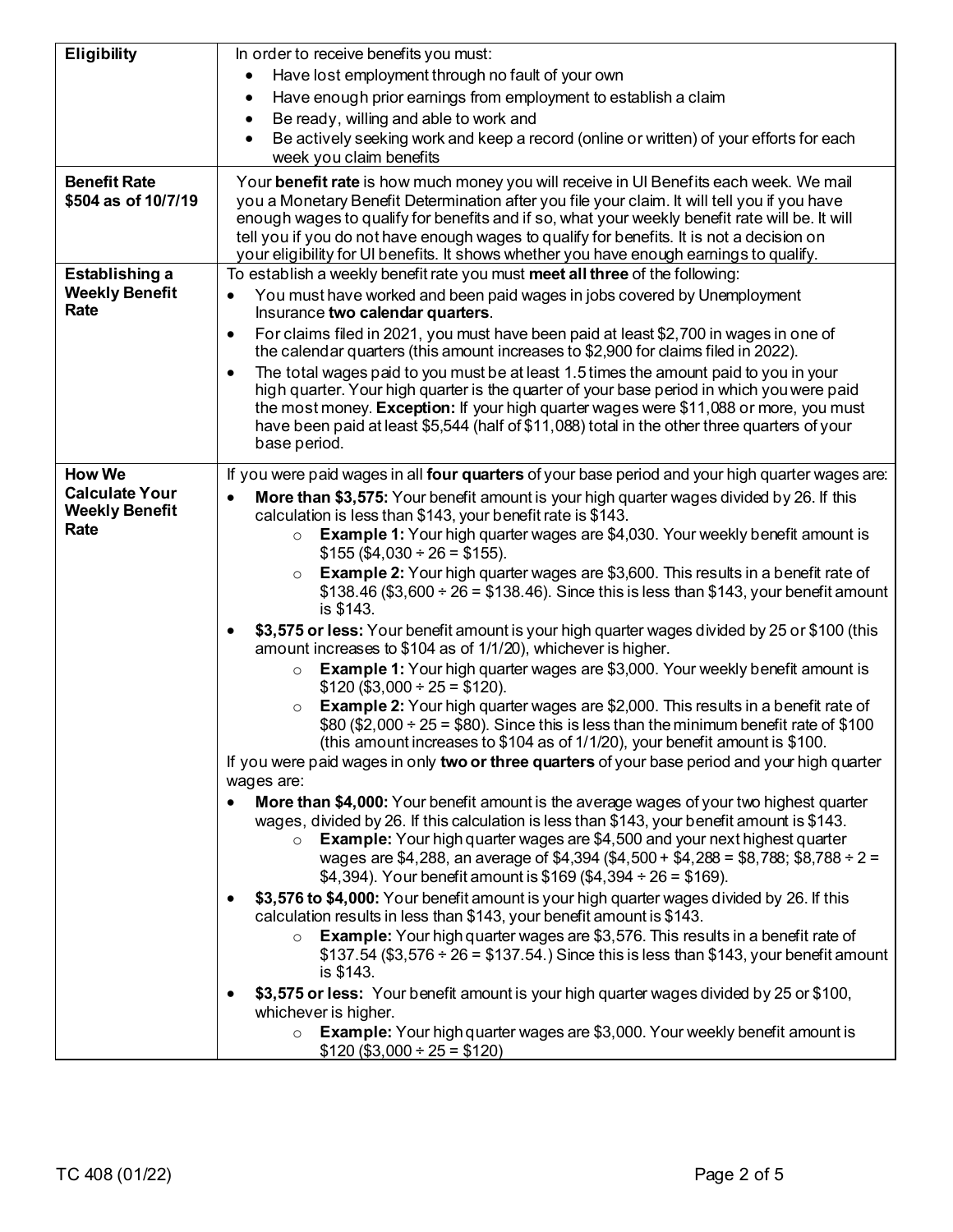| <b>Request for</b><br>Reconsideration | If wages and/or employers are missing from your Monetary Benefit Determination notice<br>you can do one of the following:                                                                                                                           |
|---------------------------------------|-----------------------------------------------------------------------------------------------------------------------------------------------------------------------------------------------------------------------------------------------------|
|                                       | Complete and return the Request for Reconsideration (TC 403HR) (We send it with<br>the Monetary Benefit Determination.) You can find it online at: www.labor.ny.gov<br>"Get Unemployment Assistance", "Forms & Publications", under Claimant Forms. |
|                                       | Send us an email (sign into your online services account with your NY gov ID and<br>select "messages").                                                                                                                                             |
|                                       | Call our Telephone Claims Center (see page 1).<br>We must receive your Request for Reconsideration form within 30 calendar days from the date                                                                                                       |
|                                       | mailed as shown on the Monetary Benefit Determination.                                                                                                                                                                                              |
| <b>Length of Claim</b>                | A claim lasts one year (benefit year). You can receive 26 full weeks of benefits.                                                                                                                                                                   |
| What if I work part                   | If you work fewer than 4 days in a week and earn less than the maximum benefit rate, you may                                                                                                                                                        |
| time?                                 | receive partial benefits as follows:                                                                                                                                                                                                                |
|                                       | 1 day of work = $\frac{3}{4}$ of your full weekly benefit rate                                                                                                                                                                                      |
|                                       | 2 days of work = $\frac{1}{2}$ of your full weekly benefit rate                                                                                                                                                                                     |
|                                       | 3 days of work = $\frac{1}{4}$ of your full weekly benefit rate<br>$\bullet$                                                                                                                                                                        |
|                                       | 4 days of work = No benefits due                                                                                                                                                                                                                    |
| How do I claim                        | To claim weekly benefits:                                                                                                                                                                                                                           |
| weekly benefits?                      | Go online at www.labor.nv.gov/signin (You will need a NY.GOV ID to sign up for an online<br>٠                                                                                                                                                       |
|                                       | account).                                                                                                                                                                                                                                           |
|                                       | By phone, call Tel-Service toll-free at (888) 581-5812.<br>٠                                                                                                                                                                                        |
|                                       | For TTY/TDD users, call a relay operator at (800) 662-1220 and ask the operator to call                                                                                                                                                             |
|                                       | (888) 783-1370.                                                                                                                                                                                                                                     |
|                                       | By Video Relay Service users, contact your relay operator and ask them to call<br>(888) 783-1370.                                                                                                                                                   |
|                                       | The first full week of your Unemployment Insurance Claim is an unpaid waiting week. You cannot                                                                                                                                                      |
|                                       | be paid any benefits for this waiting period by law. An unemployment week runs from Monday to                                                                                                                                                       |
|                                       | Sunday. You should claim weekly benefits for the previous week on the last day of that week                                                                                                                                                         |
|                                       | (Sunday) through the following Saturday. Any certification made on a Sunday is for the week<br>ending that day.                                                                                                                                     |
| <b>Payment Options</b>                | If you applied:                                                                                                                                                                                                                                     |
|                                       | • Online - you can receive your benefits by direct deposit or by debit card                                                                                                                                                                         |
|                                       | Over the phone - you will receive your benefits via debit card                                                                                                                                                                                      |
| <b>Debit Card</b>                     | It allows you to withdraw your benefits from an ATM (Automated Teller Machine) and make                                                                                                                                                             |
|                                       | purchases wherever MasterCard is accepted                                                                                                                                                                                                           |
|                                       | Only the Department of Labor can deposit money into the debit card account                                                                                                                                                                          |
|                                       | You will be mailed a Key2Benefits debit card automatically unless you sign up for direct                                                                                                                                                            |
|                                       | deposit                                                                                                                                                                                                                                             |
|                                       | For questions call KeyBank Customer Service at (866) 295-2955.                                                                                                                                                                                      |
| <b>Direct Deposit</b>                 | To register for direct deposit, you will need your bank routing number and your checking                                                                                                                                                            |
|                                       | account number. You can register for direct deposit or change your banking information online:                                                                                                                                                      |
|                                       | • 7:30 am - 7:30 pm Monday - Thursday                                                                                                                                                                                                               |
|                                       | 7:30 am - 5:00 pm Friday<br>$\bullet$                                                                                                                                                                                                               |
|                                       | 12:01 am Saturday - 7:00 pm Sunday                                                                                                                                                                                                                  |
| <b>How to Check</b>                   | You can check the status of your payment on our website at www.labor.ny.gov/signin.                                                                                                                                                                 |
| <b>Payment History</b>                | On your Account Overview page, click on "Unemployment Services," then "View<br>Payment History."                                                                                                                                                    |
|                                       | You can call our Tel-Service automated telephone service at:                                                                                                                                                                                        |
|                                       | (888) 581-5812<br>$\bullet$                                                                                                                                                                                                                         |
|                                       | TTY/TDD users: Call a relay operator at (800) 662-1220 and ask the operator to call                                                                                                                                                                 |
|                                       | (888) 783-1370                                                                                                                                                                                                                                      |
|                                       | Video Relay Service users have your relay operator call (888) 783-1370<br>$\bullet$                                                                                                                                                                 |
|                                       |                                                                                                                                                                                                                                                     |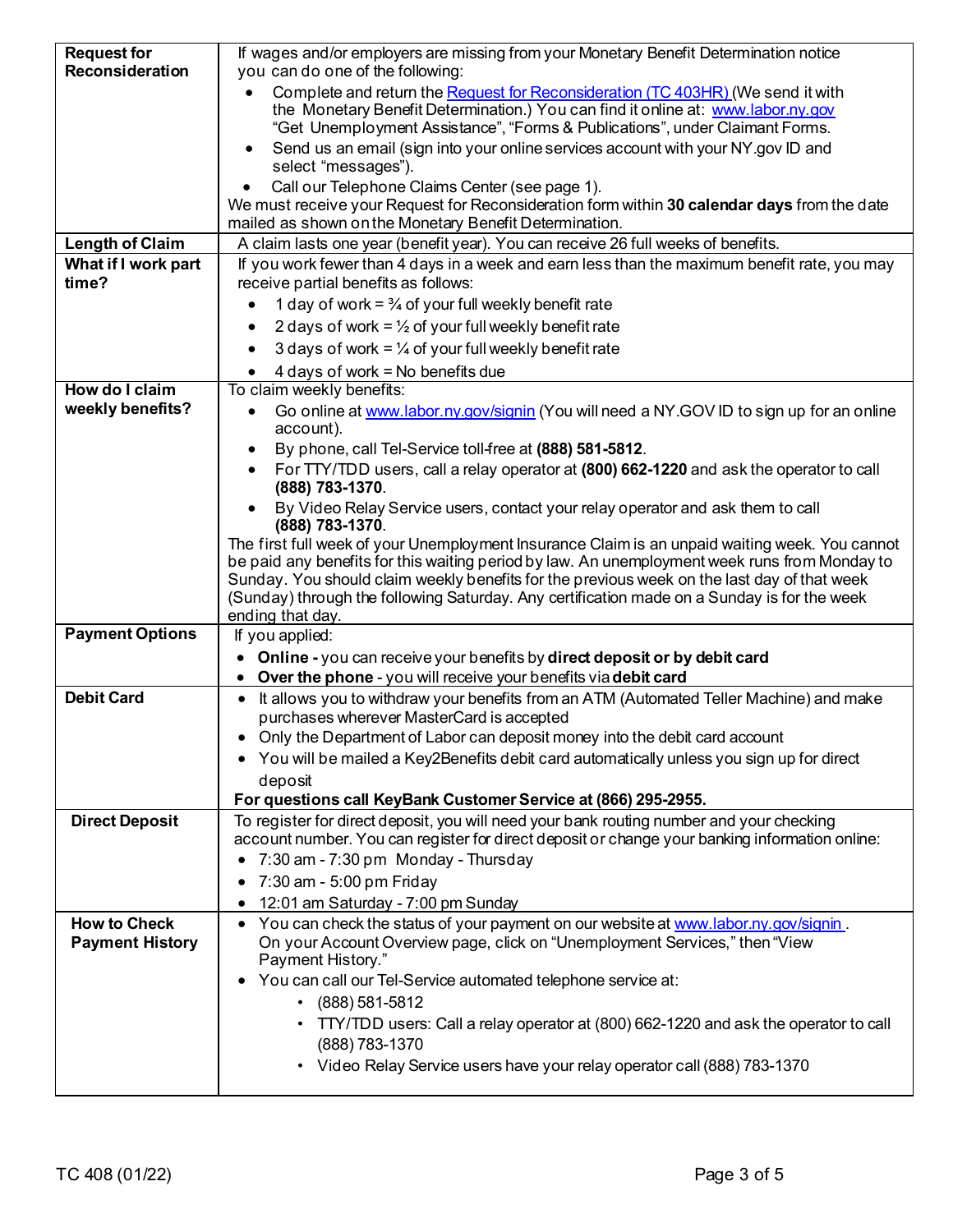| <b>Change Your</b>        | Notify us if your address/phone number changes:                                                                                                                                                                                                                                                                                      |                                                                                |  |  |  |
|---------------------------|--------------------------------------------------------------------------------------------------------------------------------------------------------------------------------------------------------------------------------------------------------------------------------------------------------------------------------------|--------------------------------------------------------------------------------|--|--|--|
| <b>Address or</b>         | • On our website at www.labor.ny.gov/signin                                                                                                                                                                                                                                                                                          |                                                                                |  |  |  |
| P hone Number             | Call the TCC at (888) 209-8124 selection menu option for "PIN or Address Changes"<br>$\bullet$                                                                                                                                                                                                                                       |                                                                                |  |  |  |
|                           | Notify KeyBank Customer Service at (866) 295-2955 if you have a debit card                                                                                                                                                                                                                                                           |                                                                                |  |  |  |
| <b>Hearing Process</b>    | To request a hearing online at www.labor.ny.gov/signin. Sign into your account and click on<br>the envelope icon at the upper right of your Account Overview page. Then from the drop-down<br>choices select:<br>• "Hearings and Appeals" as the first subject line<br>"I want to request a hearing" as the second line<br>$\bullet$ |                                                                                |  |  |  |
|                           | To request a hearing via mail write to:                                                                                                                                                                                                                                                                                              |                                                                                |  |  |  |
|                           |                                                                                                                                                                                                                                                                                                                                      |                                                                                |  |  |  |
|                           | NYS Department of Labor<br>* Include the last 4 digits of your social security number<br>PO Box 15131                                                                                                                                                                                                                                |                                                                                |  |  |  |
|                           | Albany, NY 12212-5131                                                                                                                                                                                                                                                                                                                | * Mail your letter no later than 30 days from the date of<br>the determination |  |  |  |
| <b>Request an Appeal</b>  | To request an appeal write to:                                                                                                                                                                                                                                                                                                       | <b>Hearing Section Offices:</b>                                                |  |  |  |
| of an                     | Unemployment Insurance Appeal Board                                                                                                                                                                                                                                                                                                  | Brooklyn - (718) 613-3500                                                      |  |  |  |
| <b>Administrative Law</b> | PO Box 15126                                                                                                                                                                                                                                                                                                                         | Buffalo - (716) 851-2711                                                       |  |  |  |
| <b>Judge's Decision</b>   | Albany, NY 12212-5126                                                                                                                                                                                                                                                                                                                | Garden City - (516) 228-3908                                                   |  |  |  |
|                           |                                                                                                                                                                                                                                                                                                                                      |                                                                                |  |  |  |
|                           | Or Fax it to: (518) 402-6208                                                                                                                                                                                                                                                                                                         | Hauppauge - (631) 952-6504                                                     |  |  |  |
|                           |                                                                                                                                                                                                                                                                                                                                      | Rochester - (585) 258-4540                                                     |  |  |  |
|                           | *Mail your letter no later than 20 days from the date of                                                                                                                                                                                                                                                                             | Syracuse - (315) 479-3380                                                      |  |  |  |
|                           | the ALJ's decision.                                                                                                                                                                                                                                                                                                                  | Troy - (518) 402-0210                                                          |  |  |  |
|                           |                                                                                                                                                                                                                                                                                                                                      | White Plains - (914) 997-9550                                                  |  |  |  |
|                           |                                                                                                                                                                                                                                                                                                                                      |                                                                                |  |  |  |
|                           |                                                                                                                                                                                                                                                                                                                                      |                                                                                |  |  |  |
| 599 Training              | Training programs must meet certain requirements to be approved for the 599 Program.                                                                                                                                                                                                                                                 |                                                                                |  |  |  |
| Program                   | Call the 599 Training Program Central Review Unit at: (518) 402-0189.                                                                                                                                                                                                                                                                |                                                                                |  |  |  |
|                           | You must apply for the 599 Program within the first 13 weeks of your claim in order to                                                                                                                                                                                                                                               |                                                                                |  |  |  |
|                           | receive the maximum benefits. Approval will depend on your eligibility for the 599 program<br>and available funds.                                                                                                                                                                                                                   |                                                                                |  |  |  |
|                           | Contact your local New York State Career Center to help you find a program in your area.<br>$\bullet$                                                                                                                                                                                                                                |                                                                                |  |  |  |
|                           | To find your closest NYS Career Center go to www.labor.ny.gov or call the Department of<br>$\bullet$                                                                                                                                                                                                                                 |                                                                                |  |  |  |
|                           | Labor Contact Center at (888) 4-NYSDOL ((888) 469-7365) between 8:30 am and 4:30 pm.                                                                                                                                                                                                                                                 |                                                                                |  |  |  |
| <b>UI Fraud</b>           | Unemployment Insurance Fraud Hotline                                                                                                                                                                                                                                                                                                 |                                                                                |  |  |  |
|                           | Call (888) 598-2077                                                                                                                                                                                                                                                                                                                  |                                                                                |  |  |  |
|                           | • Online at: www.labor.ny.gov                                                                                                                                                                                                                                                                                                        |                                                                                |  |  |  |
|                           | Look for the Report Fraud flag at the bottom of the page<br>$\circ$                                                                                                                                                                                                                                                                  |                                                                                |  |  |  |
|                           | You do not need to give your name when you report fraud.                                                                                                                                                                                                                                                                             |                                                                                |  |  |  |